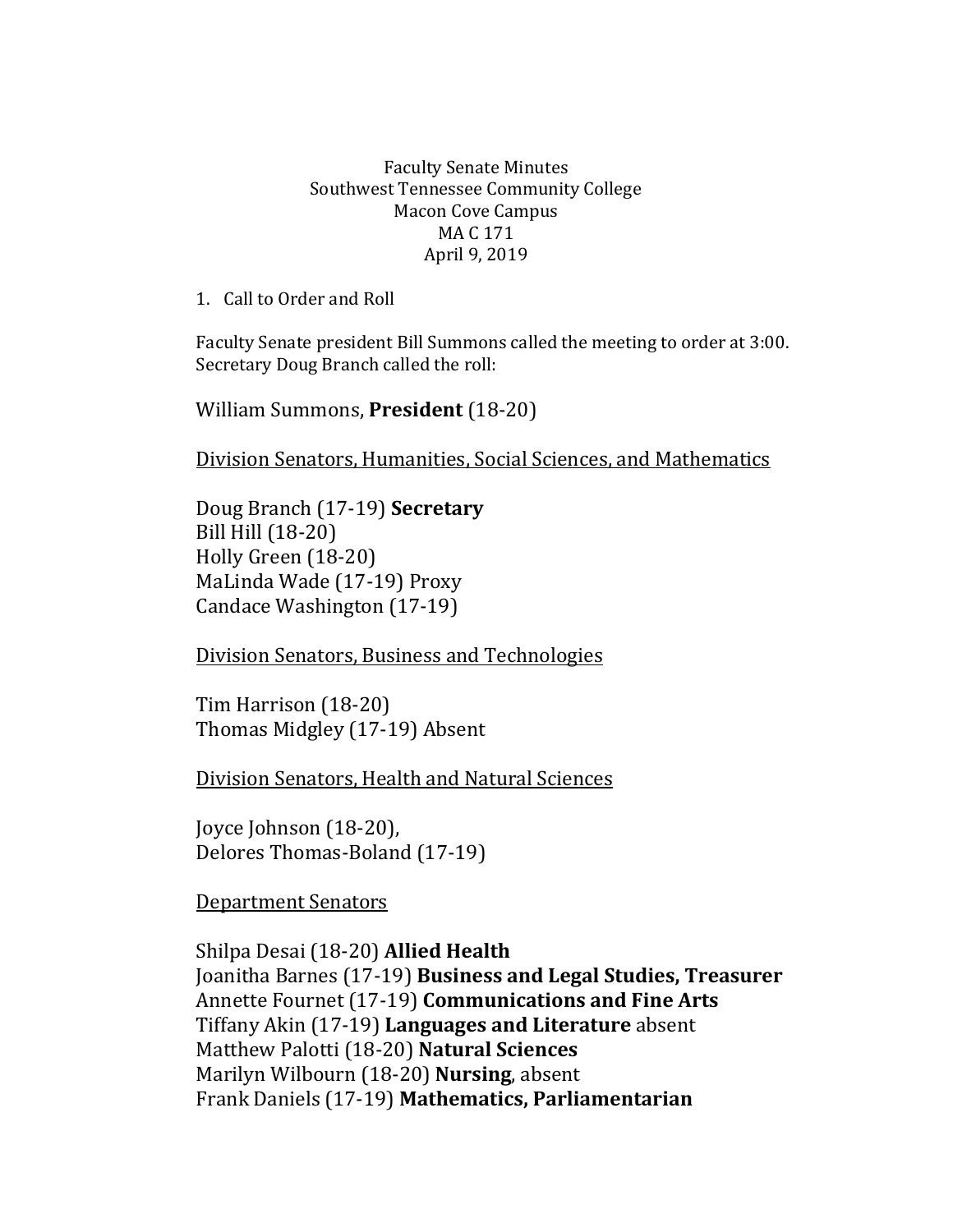## Stewart White (17-19) **Technologies** Ed Reid (17-19) **Social and Behavioral Science**

2. Approval of Minutes

The body approved the minutes from the March, 2019 Faculty Senate meeting. Secretary Doug Branch will ask that those minutes be posted to the website.

- 3. Special Guest
	- A. Jonathan Welden, Director of the Physical Plant. Jonathan Addressed concerns about parking, campus cleanliness, and other items. A new director, Jonathan wished to assure the senate that he wished to change the culture of the physical plant, including better and quicker responses than in the past. He announced that a new communication system would be forthcoming. He also noted the decision to not engage a third, outside party to conduct operations but to continue using employees of the college.

A few improvements in the future: reroofing several buildings on Union Avenue, redoing pedestrian bridges at Union, an upgrade to LED lights on all campuses, a new parking study at Union, the conversion of old tennis courts to a parking lot at Union, the remodeling of several restrooms and the cafeteria at Union and Macon, the gradual installation of filtered water fountains from which water bottles could be easily refilled on all campuses, the development of new space for the funeral services program at Whitehaven, HVAC upgrades on Union and in the Whitehead building on Macon, generator replacement outside Nabors on Macon, industrial renovation at Fulton on Macon, and upgrades of the M building auditorium at Union and Fulton auditorium at Macon.

Jonathan announced as well that the department had filled 11 new positions and will be asking for 15 more next year. He stressed, too, that the new communications system would be much more user friendly than the present one.

- 4. Reports from Senate Officers and Senate Committees
	- A. Matthew Palotti, Vice-President, announced faculty senate election results, welcomed new senators, and presented certificates of thanks to departing and current senators.

New senators, for terms lasting from 2019-2021: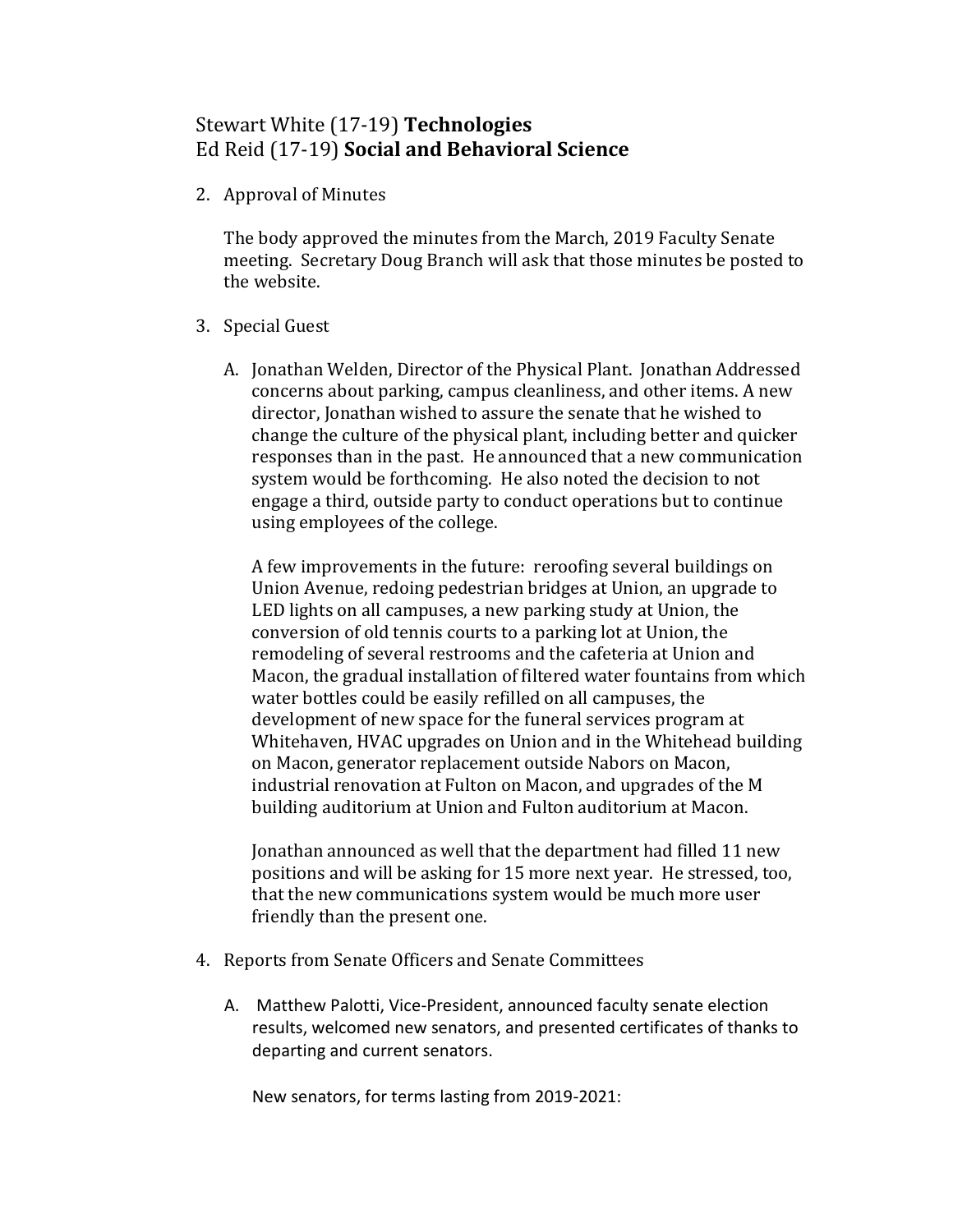Humanities, Social Sciences, and Mathematics. Doug Branch (re-elected), Thomas King, Melissa Reyna. (Departing senators from that division are Candace Washington and MaLinda Wade.)

Business and Technologies. Kimberly Taylor. (The departing senator from that division is Thomas Midgeley.)

Health and Natural Sciences. Delores Thomas-Boland (re-elected)

Department Senators: Julie Fournier (replacing Tiffany Akin), Languages and Literature; Annette Fournet (re-elected), Communications and Fine Arts; Frank Daniels (re-elected), Mathematics; Darcy Sims (replacing Ed Reid), Social and Behavioral Science. Vicki Armstrong (replacing Joanitha Barnes), Business and Legal Studies. As of yet, a senator for Technologies has not yet been elected.

- 5. Bill Summons, President and Matthew Palotti reported on the regular SEC meeting with Sindy Abadie, Special Assistant to the Vice-President.
	- A. Both noted that we are behind on the grade appeals system, but that the system would be going online soon, which we hope will be a help.
	- B. Bill and Matthew noted that the SEC had discussed, with Sindy, the faculty evaluation pilot, all agreeing that it has been problematic. Sindy sees that pilot as a starting point that takes the burden off the faculty to prove what they've done and puts it on chairs and others to evaluate faculty. We hope to improve the pilot.
	- C. It was noted that the committee to hire a new vice-president of academic affairs has been meeting, with the goal of having a new person in place by June (a goal Bill thinks we are unlikely to meet).
- 6. Old Business
	- A. Joyce Johnson moved that next academic year, we have an equal number of faculty senate meetings on the Union and Macon campuses, with the rotation to work "Union / Macon / Union" in the fall and "Macon / Union / Macon" in the spring. The motion carried.
- 7. New Business
	- A. Matthew Palotti moved that, henceforth, faculty should not be able to see comments made by individual faculty members on the senatesponsored administrator evaluations. He further moved that the scores administrators received should be seen by faculty but that the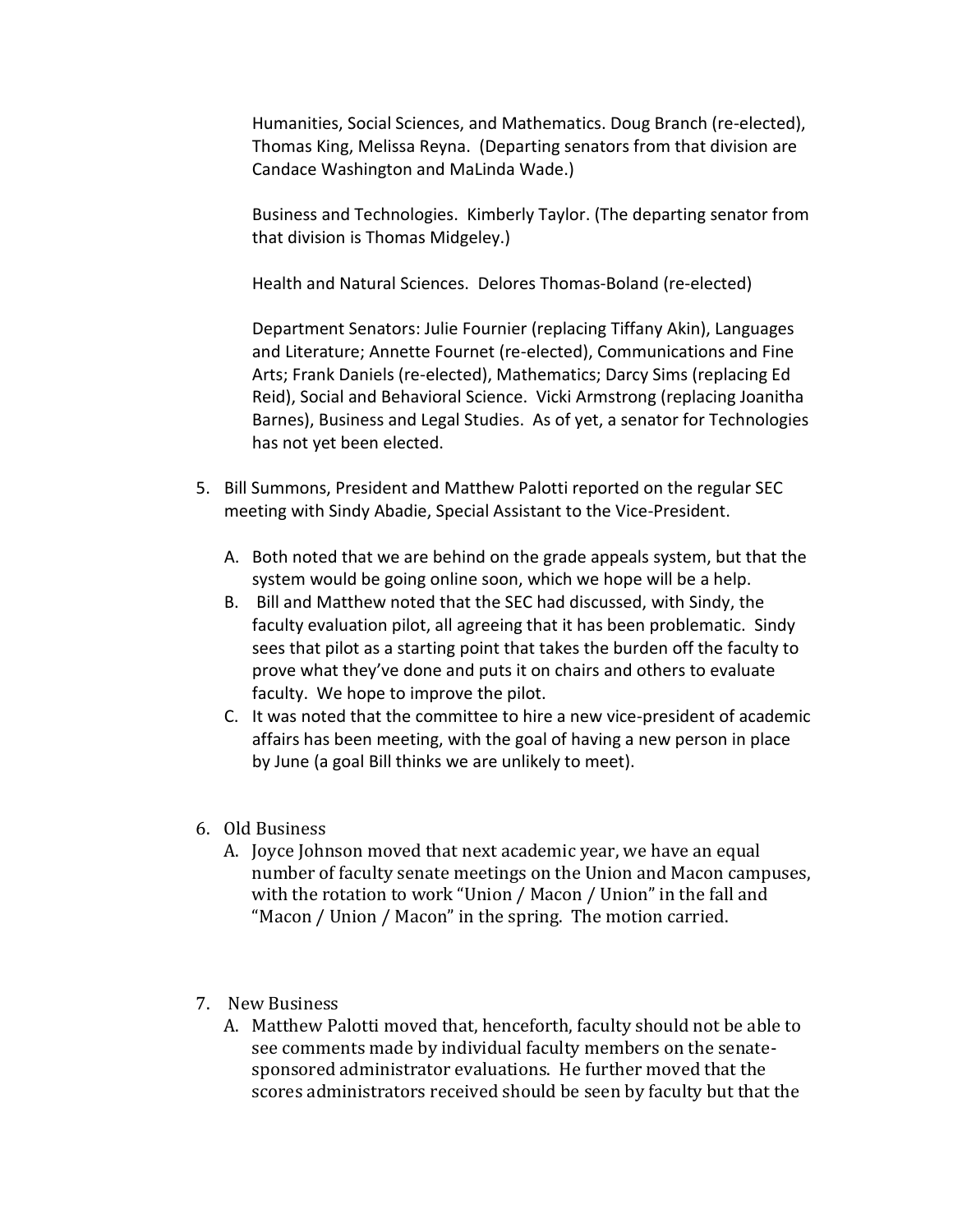comments should be seen only by other administrators higher in the "chain" than the administrator in question. The motion carried.

- B. Bill Summons conducted the election for faculty senate officers for 2019-2020. The results are as follows: Matthew Palotti, vicepresident; Doug Branch, secretary; Joyce Johnson, treasurer; Frank Daniels, parliamentarian.
- 8. The meeting was adjourned by Bill Summons at 4:45.

Respectfully Submitted,

Doug Branch,

Faculty Senate Secretary